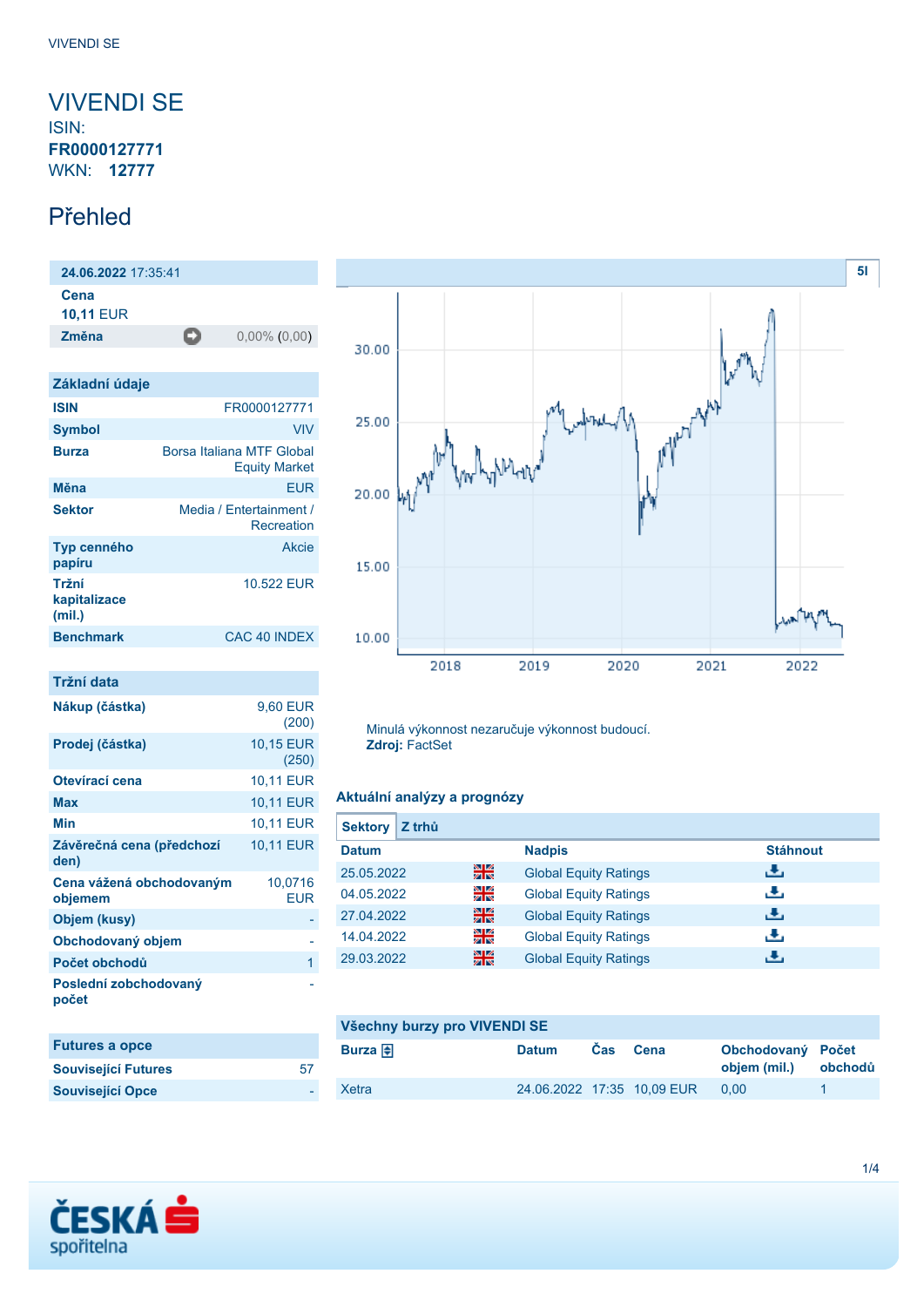**PDF ke stažení**

Report společnosti: VIVENDI SE

 $\overline{\mathbf{t}}$ 

| Vienna Stock Exchange                                    |  | 24.06.2022 17:32 10,065 EUR       | 0,00  | $\overline{2}$  |
|----------------------------------------------------------|--|-----------------------------------|-------|-----------------|
| Tradegate                                                |  | 24.06.2022 22:26 10.15 EUR        | 0,09  | 10 <sup>1</sup> |
| Stuttgart                                                |  | 24.06.2022 17:06 10,055 EUR       | 0.00  | 13              |
| <b>Munich</b>                                            |  | 24.06.2022 08:03 10,175 EUR       | 0,00  | 1               |
| London Stock Exchange<br><b>European Trade Reporting</b> |  | 24.06.2022 17:30 10,0725 EUR 0,00 |       | 1               |
| <b>Hanover</b>                                           |  | 24.06.2022 08:00 10,115 EUR       | 0,00  | 1               |
| Hamburg                                                  |  | 24.06.2022 13:54 10.04 EUR        | 0,01  | $\mathcal{P}$   |
| <b>Frankfurt</b>                                         |  | 24.06.2022 09:09 10,065 EUR       | 0,00  | 1               |
| <b>FINRA other OTC Issues</b>                            |  | 24.06.2022 16:40 10,635 USD       | 0,00  | $\overline{2}$  |
| <b>Euronext Paris</b>                                    |  | 24.06.2022 17:35 10.065 EUR       | 38,86 | 4.069           |
| <b>Duesseldorf</b>                                       |  | 24.06.2022 19:30 10,06 EUR        | 0.00  | 15              |
| Borsa Italiana MTF Trading<br><b>After Hours</b>         |  | 22.06.2022 18:17 10,575 EUR       | 0,00  | 1               |
| Borsa Italiana MTF Global<br><b>Equity Market</b>        |  | 24.06.2022 17:35 10,11 EUR        | 0,00  | 1               |
| <b>Berlin</b>                                            |  | 24.06.2022 08:08 10,115 EUR       | 0,00  | 1               |

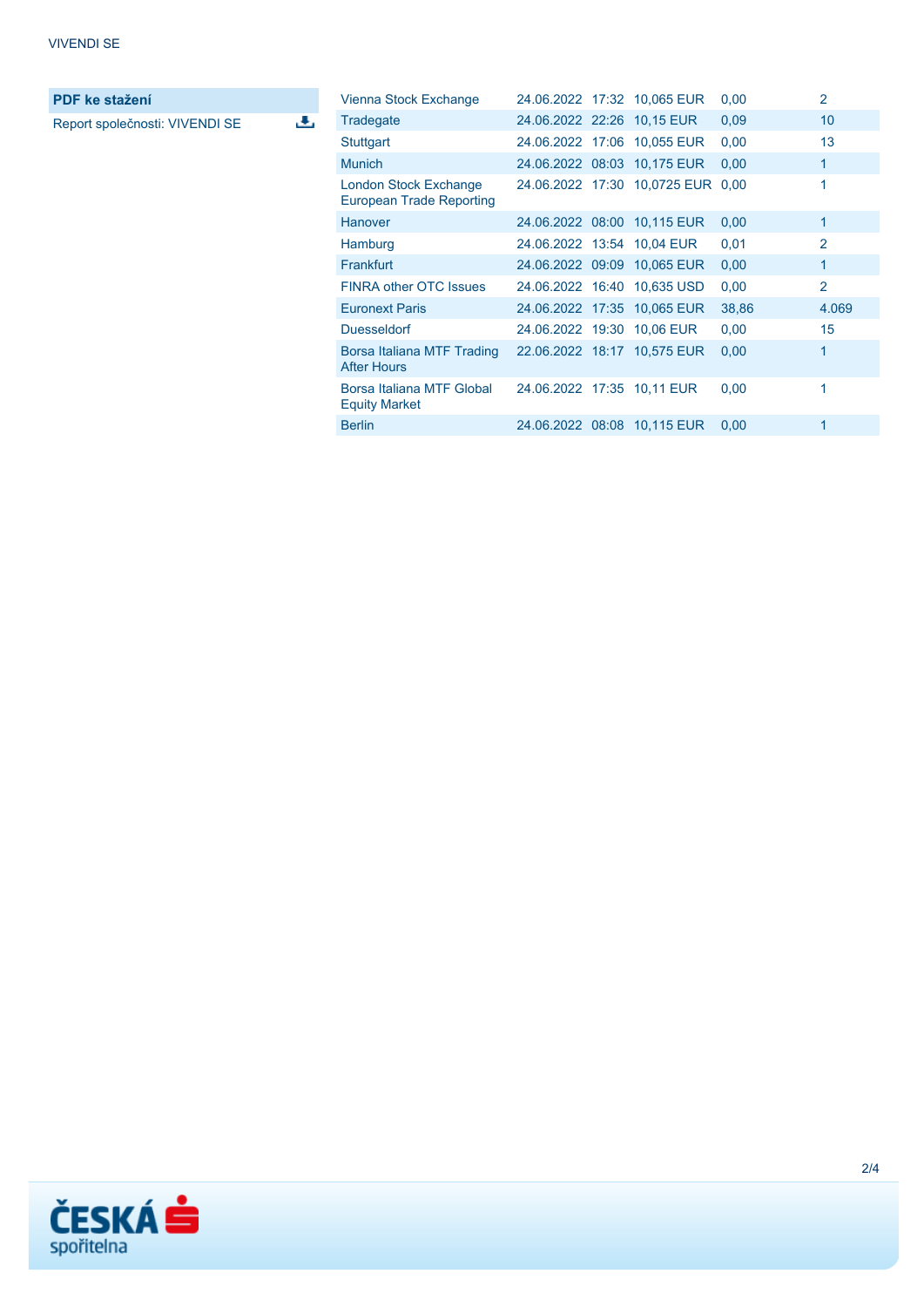# Detaily

**24.06.2022** 17:35:41

**Cena**

**10,11** EUR

**Změna** 0,00% (0,00)

| Základní údaje                  |                                                   |
|---------------------------------|---------------------------------------------------|
| <b>ISIN</b>                     | FR0000127771                                      |
| <b>Symbol</b>                   | <b>VIV</b>                                        |
| <b>Burza</b>                    | Borsa Italiana MTF Global<br><b>Equity Market</b> |
| Měna                            | FUR                                               |
| <b>Sektor</b>                   | Media / Entertainment /<br>Recreation             |
| Typ cenného<br>papíru           | Akcie                                             |
| Tržní<br>kapitalizace<br>(mil.) | 10.522 FUR                                        |
| <b>Benchmark</b>                | CAC 40 INDEX                                      |

| Tržní data                          |                       |
|-------------------------------------|-----------------------|
| Nákup (částka)                      | 9.60 EUR<br>(200)     |
| Prodej (částka)                     | 10,15 EUR<br>(250)    |
| Otevírací cena                      | 10,11 EUR             |
| Max                                 | <b>10,11 EUR</b>      |
| Min                                 | 10,11 EUR             |
| Závěrečná cena (předchozí<br>den)   | 10,11 EUR             |
| Cena vážená obchodovaným<br>objemem | 10,0716<br><b>EUR</b> |
| Objem (kusy)                        |                       |
| Obchodovaný objem                   |                       |
| Počet obchodů                       | 1                     |
| Poslední zobchodovaný<br>počet      |                       |

## **Výkonnost a riziko**

|                   | 6m                  | 1r       | 3r       |
|-------------------|---------------------|----------|----------|
| Výkonn. (%)       | $-15,26\% -64,06\%$ |          | -59.09%  |
| Výkonn.<br>(abs.) | $-1,82$             | $-18,02$ | $-14,60$ |
| <b>Beta</b>       | 0,48                | 0,11     | 0,54     |
| <b>Volatilita</b> | 21,26               | 112,48   | 69.27    |



Minulá výkonnost nezaručuje výkonnost budoucí. **Zdroj:** FactSet

| Ceny                                  |                        |
|---------------------------------------|------------------------|
| Ø cena 5 dní  Ø objem 5 dní (ks.)     | 10,62 EUR (111)        |
| Ø cena 30 dní  Ø objem 30 dní (ks.)   | 10,92 EUR (23)         |
| Ø cena 100 dní  Ø objem 100 dní (ks.) | 11,31 EUR (145)        |
| Ø cena 250 dní  Ø objem 250 dní (ks.) | 15,46 EUR (778)        |
| <b>YTD Max</b> datum                  | 12,12 EUR (05.01.2022) |
| <b>YTD Min   datum</b>                | 10,04 EUR (23.06.2022) |
| 52týdenní max.   datum                | 32,85 EUR (03.09.2021) |
| 52týdenní min.   datum                | 10,04 EUR (23.06.2022) |